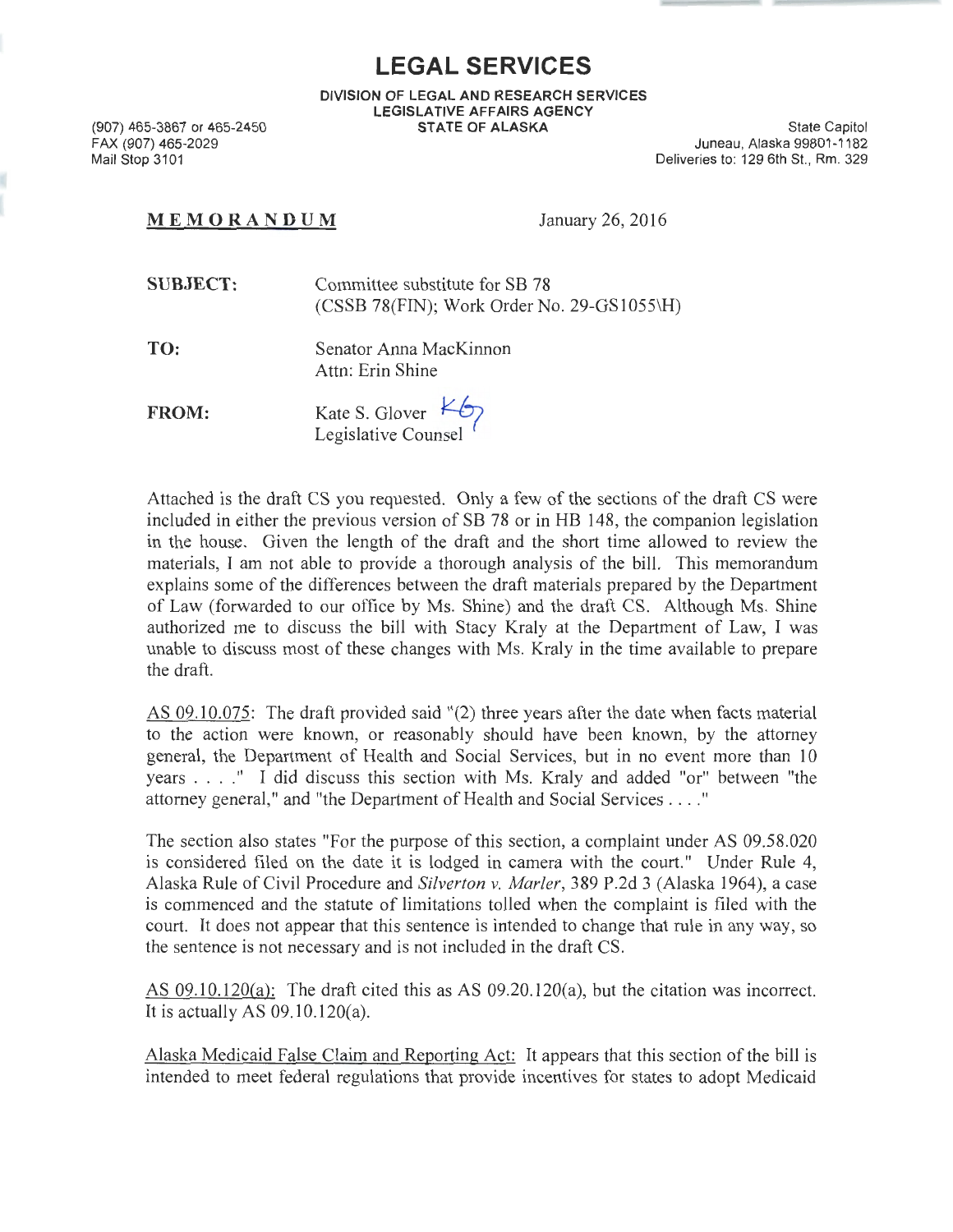false claims act statutes. For your information, you can review federal guidance related to this at 71 Fed. Reg. 48,552 (Aug. 21, 2006).

In the draft CS, "medical assistance" is used instead of "Medicaid" throughout this section. The statutes generally use the term "medical assistance program" to refer to the state's program and "Medicaid" to refer to the federal program. This section applies only to medical assistance providers and medical assistance recipients. Would you prefer to make it applicable to any person? As it is written, a person who never received any medical assistance services (and is therefore not a "recipient") could submit a claim and would not fall under the proposed false claims act.

AS 09.58.010: This section is reorganized in the draft CS for clarity and to avoid repetition and passive voice. Subsection (a) now specifies the prohibited conduct, (b) requires a beneficiary to report fraud, (c) provides the penalties, (d) modifies penalties, and (e) provides agency liability. In my opinion, the reorganization does not change the proposed statute substantively.

Subsections (c) and (d) from the materials provided are not included in the draft CS because it is not necessary to state that generally applicable court rules and laws apply unless the intent is to change the rules and laws. These sections did not appear to change the applicable rules and laws.

Subsection (b) of the draft materials  $((d)(1)$  and  $(2)$  in the draft CS) refer to attorney general investigations under proposed AS 09.58.020. But, under that section, either the attorney general or the Department of Health and Social Services (DHSS) could conduct an investigation. For that reason, in the draft, DHSS is added after the attorney general.

You may want to consider providing a definition for "beneficiary of an intentional or inadvertent submission of a false or fraudulent claim" in subsection (b). Does this refer only to the person who received the payment or are there other people who could be beneficiaries? Does it also include a person who received medical services if the provider submitted a fraudulent claim?

AS 09.58.015: Moved the definition for "attorney general" to AS 09.58.100 because the definition applies to the whole chapter.

AS 09.58.020: Changed "relator" to "person" throughout and eliminated the definition of "relator" from AS 09.58.1 00. The materials provided allowed the private party bringing the suit to do so in the name of the state. In the draft CS, the person would bring the suit in the name of the person and the state, because the person is also entitled to recover an award if the suit is successful. This is consistent with the federal guidance.<sup>1</sup>

<sup>1</sup> *See* 71 Fed. Reg. at 48,554.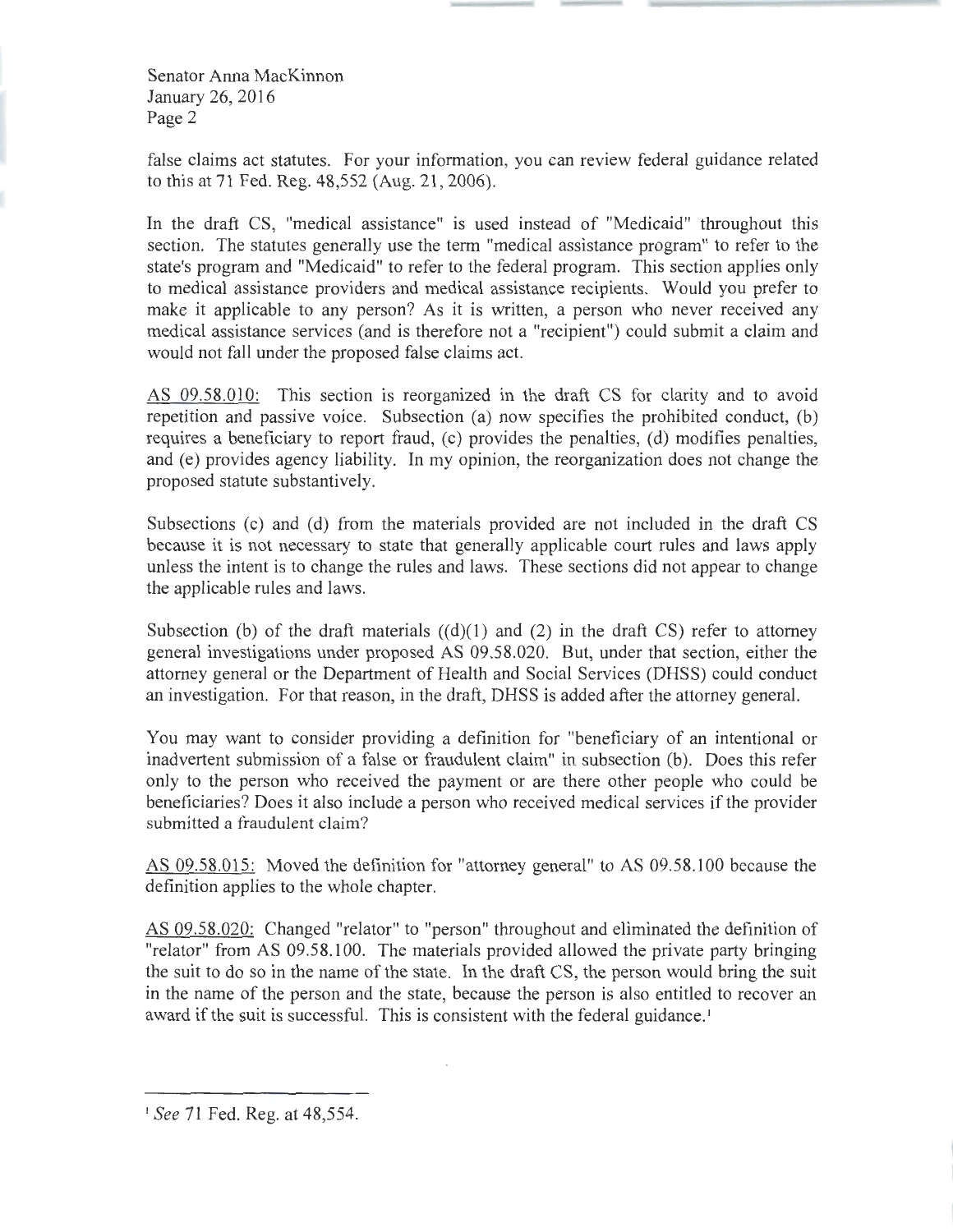AS 09.58.025: It is not necessary to specify that failing to obey a court order may be punished as contempt, so this sentence is not included in the draft CS. AS 09.50.010(5) already states that, and the courts have inherent power to punish a person for disobeying the court's lawful orders.

AS 09.58.030: Whether an amended complaint relates back to the original complaint is determined under existing court rules, so this language is not included in the draft CS. To the extent the proposed language is an attempt to change the court rules, the intended changes should be clearly stated, and may require a change to procedural court rules, which requires a two-thirds vote of both houses of the legislature.

AS 09.58.070: Corrected the citation to AS 39.90.120.

Proposed AS 09.58.080: Deleted this section because (a)(1), (a)(2), and (b) restate otherwise applicable law and are not necessary. Subsection (a)(3) eliminates jury trials for Medicaid false claims act cases. The right to a jury trial comes from art. I, sec. 16 of the Constitution of the State of Alaska. To the extent this section tries to change that, it would have no effect.

AS 09.58.100(4): The definition of "knowingly" under AS 11.81.900 does not track the definition required under federal regulations, so the draft CS substitutes a definition that is consistent with the federal guidance. 2

AS 22.10.020: This section is not necessary, as the superior court is a court of general jurisdiction with original jurisdiction in all civil and criminal matters. Therefore, it is not included in the draft CS.

AS 37.05.146(c): Consider adding monetary recoveries from Medical Assistance False Claims Act cases to the program receipts fund described under AS  $37.05.146(c)(59)$ instead of creating a new fund.

AS 40.25.120(a): Court records are generally public. It is not clear to me why court records related to medical assistance false claims cases would remain confidential after the court has unsealed them. Any confidential medical information could be redacted and would already be confidential under AS 40.25.120(a)(3).

AS 47.05 .250: Changed this from "fines" to "civil penalties."

The broad delegation to DHSS to impose civil penalties could be construed as an overdelegation of authority. Consider adding a provision for administrative appeal and specifying which provisions of AS 47.05 and AS 47.07 may be subject to penalties, or providing narrower limits for specific types of violations. Sec. 6 from HB 227 is similar,

<sup>2</sup>*See* 71 Fed. Reg. 48,552 at 48,553 (Aug. 21 , 2006); 31 U.S.C. § 3729(b)(l).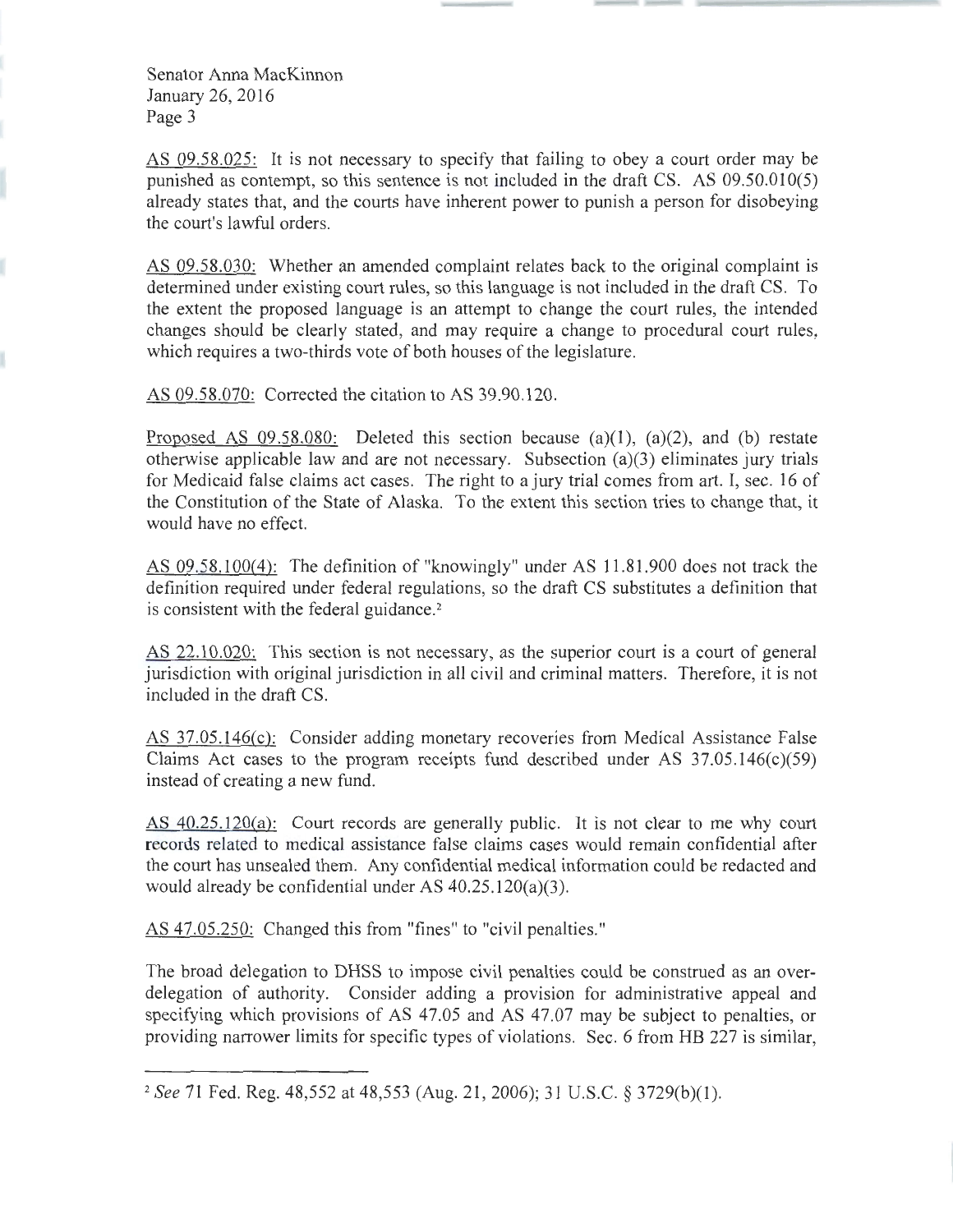but provides for administrative review of civil penalties. Would civil penalties be available for the same conduct that is subject to civil prosecution under AS 09.58 and criminal prosecution under AS 47.05.210?

The delegation of authority is particularly broad in light of the range of criminal and civil penalties that would be available if the draft CS is enacted into law. There is already a crime of medical assistance fraud described under AS 47.05 .210, and the draft bill would add a civil violation of medical assistance false claims, this separate provision for civil penalties, and a provision to allow forfeiture of property in association with a criminal case. This allows DHSS extremely broad authority in penalizing medical assistance providers and recipients. It is possible that a court would construe a civil penalty as proposed, as criminal in nature, barring a second action under AS 09.58 based on double jeopardy.

AS 47.05.260: This section raises issues under the due process clause of the United States and Alaska constitutions. Under decisions of the United States and Alaska Supreme Courts, property may be seized prior to a conviction in criminal proceedings only if the state can show probable cause to believe that the property is ultimately subject to forfeiture.<sup>3</sup> This requires a two-part showing. First, there must be probable cause to believe that the defendant committed an offense permitting forfeiture, and second, there must be probable cause to believe that the property at issue has a requisite connection to the crime.<sup>4</sup> Generally, this allows for the forfeiture of things like narcotics, fishing boats used in illegal fishing, or illegally harvested game.<sup>5</sup> It is not clear that property seized under AS 47.05.260, as it is proposed in the draft bill, would meet that requirement. The draft requires a showing of probable cause that medical assistance fraud has been committed, but it does not require a showing that the property seized is connected to the crime (i.e. that it was used for the crime, is itself illegal, or is the fruits of the crime).

In addition, *State v. Rice,* 626 P.2d 104 (Alaska 1981) requires that not only innocent purchasers, but also innocent owners be protected from forfeiture. The proposed language only includes an exception for innocent purchasers. Co-owners should also be protected.

You may want to review AS  $17.30.110 - 17.30.126$ . These statutes describe the proceedings for forfeiture that are applicable in cases involving controlled substances. AS 09.40.010 - 09.40.110 may also be relevant, as these statutes provide a process for attachment of assets in some civil cases.

<sup>3</sup>*See Kaley v. US* 134 S. Ct. 1090 (2014).

*<sup>4</sup> ld.* at 1095.

*<sup>5</sup> See, e.g., State v. Rice,* 626 P.2d 104 (Alaska 1981); *Waiste v. State ,* 10 P.3d 1141 (Alaska 2000).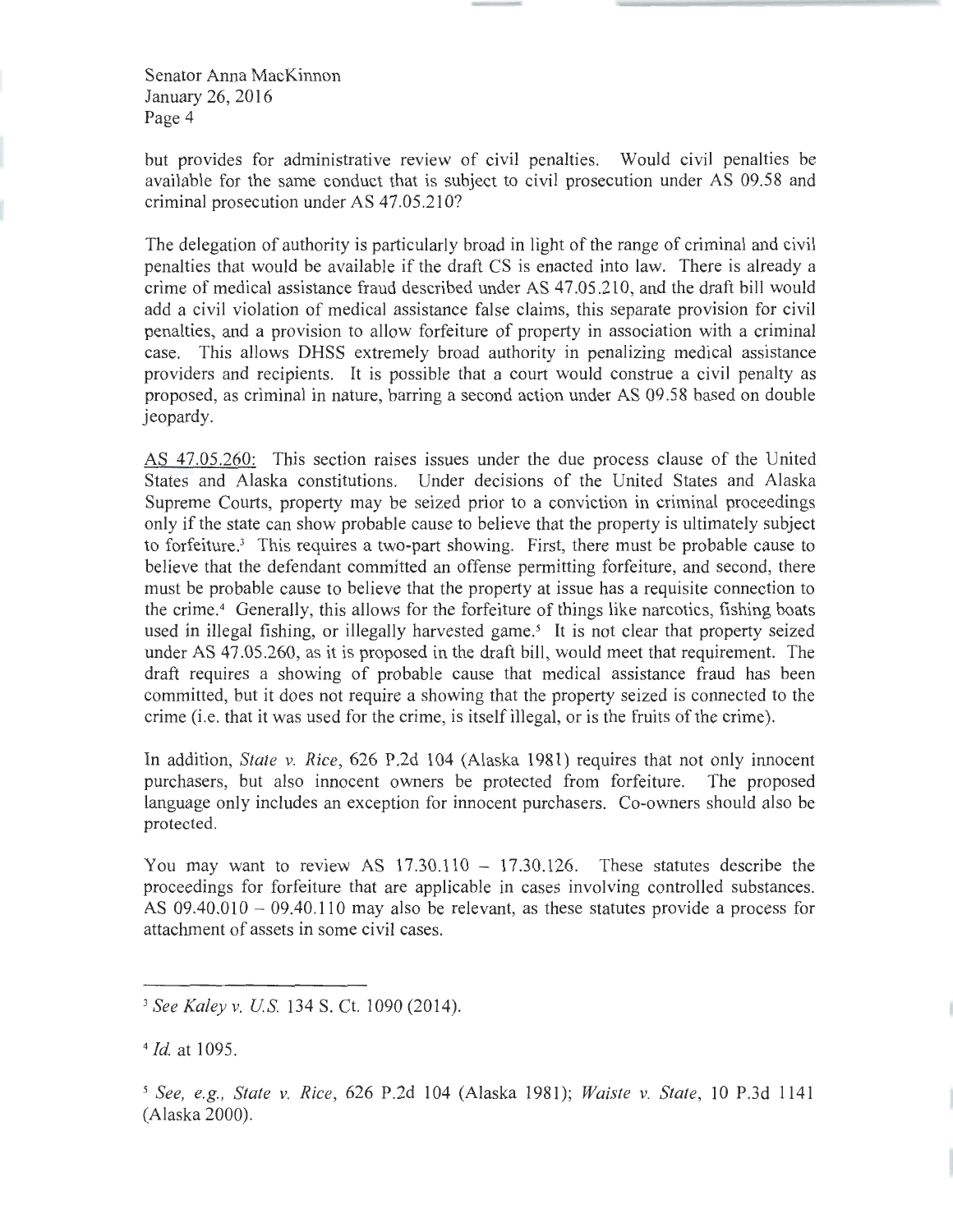In addition, proposed subsections (d) and (f) conflict. If the action for forfeiture may be joined with other civil or criminal actions to recover damages from the alleged fraud, then what does it mean that the section does not apply to actions or damages under AS 09.58? What civil actions can it be joined with? Proposed subsection (f) did not appear to be necessary, because subsection (a) states that it only applies to actions for criminal fraud under AS 47.05 .210. For that reason, (f) does not appear in the draft CS.

AS 47.07.036(d)(4): The authority to apply for demonstration projects under (d)(4) is broad. If the legislature wishes to constrain the department's authority to apply for demonstration projects, you may want to consider providing guidance regarding the type of projects for which the department may apply.

Indirect court rule amendments: In the time allowed, I have not been able to carefully review all of the sections of the bill to determine whether there are any other court rules that may be amended by this bill. It is important to ensure that all court rules that may be amended are indicated. Under Uniform Rule 39(e), a bill must expressly state what court rules it changes. To amend a rule of procedure requires a two-thirds majority vote of each house of the legislature under art. IV, sec. 15 of the Constitution of the State of Alaska. Court rule changes relating to the filing of complaints, factual allegations required to be made in a complaint, and other changes made by this bill are likely changes to rules of procedure. For that reason, the draft bill includes a conditional effect section specifying that the new sections of law creating the civil Medicaid false claims act do not take effect unless the indirect court rule change sections of the bill receive the necessary two-thirds vote. This is further discussed on pages  $48 - 51$  of the Legislative Drafting Manual.

The materials provided indicate that Rules 9 and 10 are indirectly affected, but it does not appear to me that those rules would be affected, so I have eliminated them from the draft CS. The sections of the draft CS providing for seizure and forfeiture of property likely affect court rules, in particular, Criminal Rule 37, which relates to search and seizure. It may be better to include a direct amendment for this criminal rule change. If the seizure provisions are also intended to apply in civil cases then Civil Rule 89 is affected. I included both the civil and criminal rule changes in the draft CS because I was unsure whether it is intended to apply only to criminal cases.

Projects in uncodified law: I recommend that you review each of these projects carefully to determine whether they meet your goals. If you would like any of these plans or projects to be permanent (longer than two years), they should be changed to codified law. In addition, most of the projects are not mandatory. Please review them carefully and let me know if you would like to provide additional guidance or to make any of them mandatory.

The primary care case management system is mandatory, and says that it must be integrated "in the demonstration project set out in this Act." I interpreted this to mean